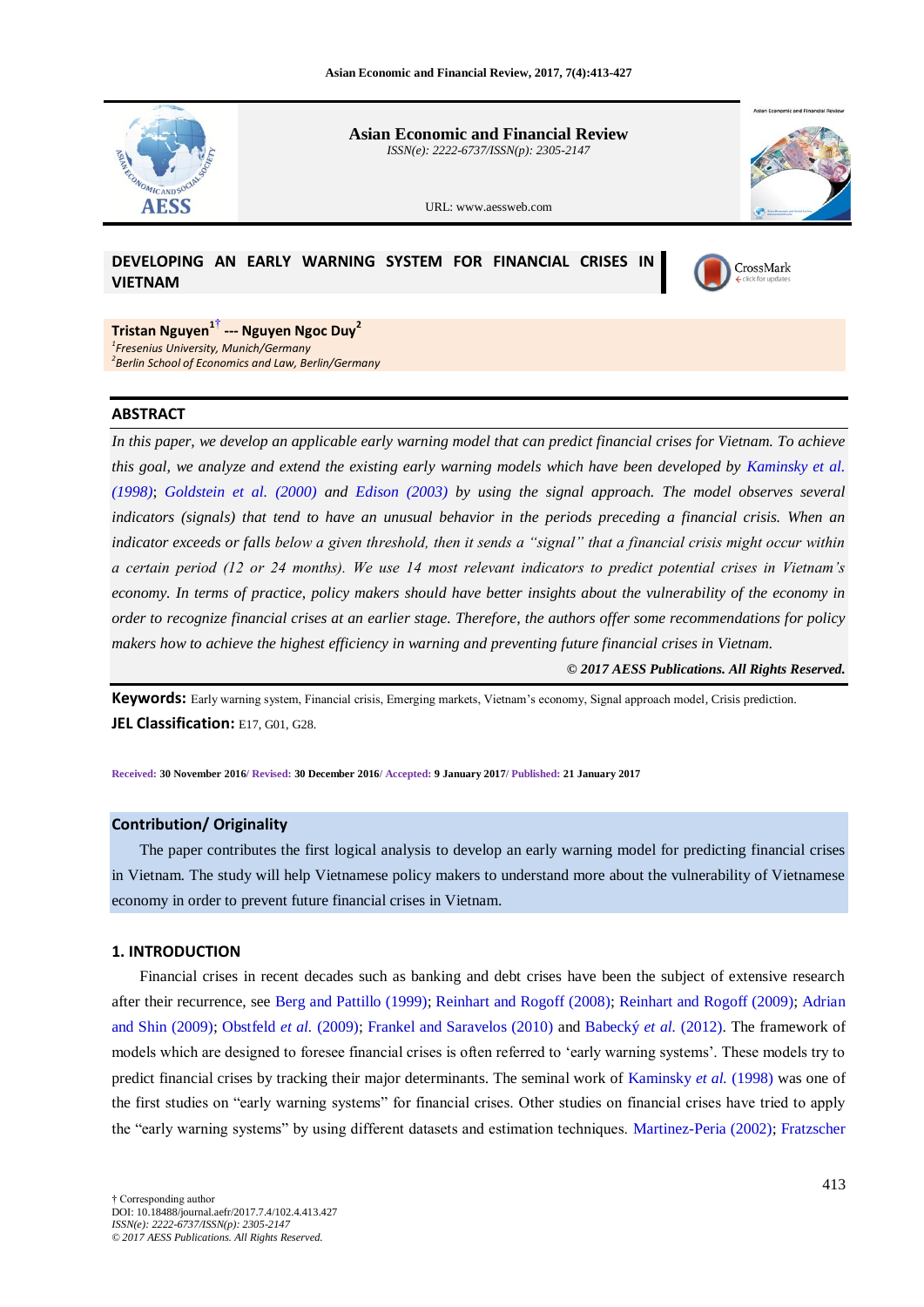[\(2003\)](#page-13-7); [Abiad \(2003\)](#page-13-8) used the so called Markov-switching approach to build up their models of "early warning". [Berg and Pattillo \(1999\)](#page-13-3); [Demirguc-Kunt and Detragiache \(2000\)](#page-13-9); [Bussiere and Fratzscher \(2006\)](#page-13-10); [Frost and Saiki](#page-13-11)  [\(2014\)](#page-13-11) have applied logit/probit models. Other authors such as [Edison \(2003\)](#page-13-2); [Cesmeci and Onder \(2008\)](#page-13-12); [El-Shagi](#page-13-13) *et al.* [\(2013\)](#page-13-13) as well as [Megersa and Cassimon \(2015\)](#page-14-4) have used the so called signals approach to predict financial crises.

In this paper, we develop an applicable early warning model that can predict financial crises for Vietnam. Especially, we want to analyze the vulnerability of Vietnam"s economy to different shocks. In order to achieve this goal, we analyze and extend the existing early warning models which have been developed by [Kaminsky et al.](#page-13-0)  [\(1998\)](#page-13-0); [Goldstein et al. \(2000\)](#page-13-1) and [Edison \(2003\)](#page-13-2) by using the signal approach*.* In our analysis, we choose the signal approach model to construct a crisis warning model for Vietnam, because [Kaminsky and Reinhart \(1999\)](#page-13-14) have tested it with a large sample size, including 5 developed industrialized countries and 15 developing countries during the period from 1970 to 1995. Furthermore, the signal approach model is more flexible than the neuro fuzzy method, as it can produce a forecast at any time without requiring too many past sample data and its process is less complicated. Moreover, the signal approach model has better capacity to accommodate a larger set of indicators that we use to develop an early warning system for Vietnam.

## **2. SIGNAL APPROACH MODEL**

The signal approach model is based on the volatility of economic variables, which can have a negative impact on the economy and therefore can cause financial crises. The probability index of a financial crisis is calculated by the following formula:

$$
S_t = \sum_{j=1}^n \frac{1}{\omega_j} S_{t,j},
$$

where  $S_{t,j}$  is emission signal variable number *j* at time *t*;

 $\omega_j$  is the noise of the forecast variable number *j*;

*n* is the number of monitored variables.

The goal here is to collect signals from the indicators. Each indicator is analyzed separately to forecast the crisis. Then each index is tracked to determine when its status leaves the normal direction and crosses the threshold. If an indicator crosses the limitation, it emits a signal, and it is calculated based on the 12-month growth of this index and the big change over the allowed threshold.

Let *S* denote the vector of *n* indices. For example,  $S_{t,i}$  denotes the value of index *j* at time *t*. Thus, the signal of index *j* at time *t* is converted as follows:

 $S_{t,i} = 1$  (there is a crisis) if  $X_{t,i}$  crosses the feasible limitation.

 $S_t$  *j* = 0 (no crisis) in the remaining cases.

Note that, for some indices, the further they are over the threshold, the more probable it is that a crisis will occur, while other indicators work in the opposite way; the more they decline, the greater the probability of a crisis.

The window signal is the period during which each index is expected to express the ability to predict a crisis. [Kaminsky](#page-13-0) *et al.* (1998) set the window signal for a crisis at about 24 months before the crisis. The concept of window signals seems to be abstract, but it is completely consistent with other studies and plays a significant role in the research by [Kaminsky](#page-13-0) *et al.* (1998); [Kaminsky and Reinhart \(1999\)](#page-13-14) and [Goldstein](#page-13-1) *et al.* (2000). The sensitivity analysis by [Goldstein](#page-13-1) *et al.* (2000) shows similar results for an 18-month window signal and proves that a 12-month window signal would be too short. In fact, a shorter window signal is often seen in a few specific areas [\(Berg](#page-13-15) *et al.*,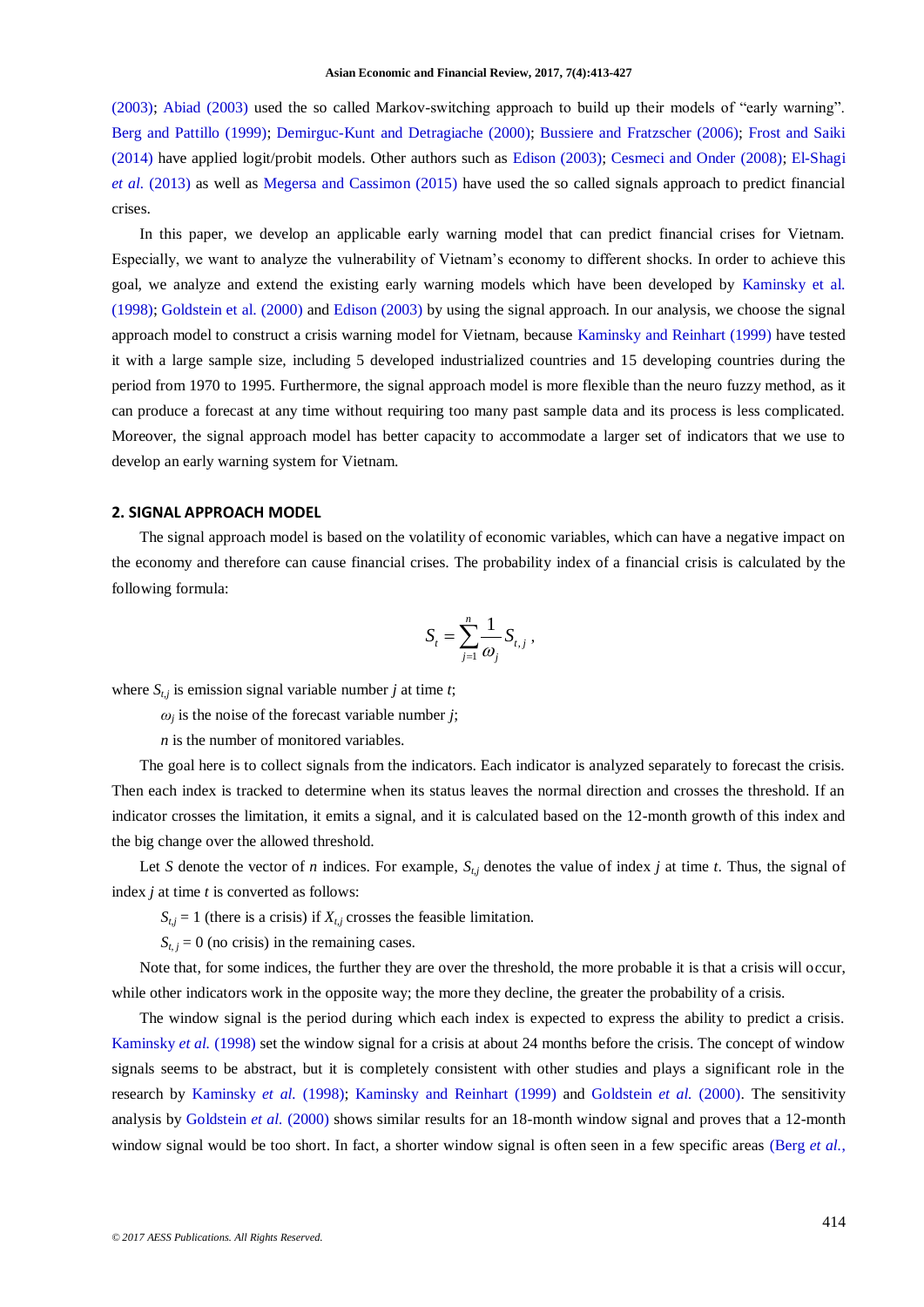[2005\)](#page-13-15). However, a longer window signal is more useful for planners, because it helps them to adjust policies and take correcting steps to avoid the initially predicted crisis.

| <b>Indicators</b>                                       | <b>Related to threshold</b> |
|---------------------------------------------------------|-----------------------------|
| <b>REER</b>                                             | Lower                       |
| <b>Exports</b>                                          | Lower                       |
| M2/international reserves                               | Upper                       |
| <b>Real GDP</b>                                         | Lower                       |
| Excess real M1 balances                                 | Upper                       |
| International reserves                                  | Lower                       |
| M <sub>2</sub> multiplier                               | Upper                       |
| Domestic credit/GDP                                     | Upper                       |
| Terms of trade                                          | Lower                       |
| Real interest rate on deposits                          | Upper                       |
| Imports                                                 | Upper                       |
| Domestic/foreign real interest rate differential        | Upper                       |
| Ratio of lending interest rate to deposit interest rate | Upper                       |
| Bank deposits                                           | Lower                       |

**Table-1.** Related threshold of forecast indicators

**Source:** [Kaminsky](#page-13-0) *et al.* (1998)

With the signal window defined as above, we can estimate the performance of the indices. If an index emits a signal during the window, then we could say that it has emits a "positive signal." If no crisis occurs after 24 months, it is a "wrong signal" or "noise." The proportion of "wrong signals" over "positive signals" is called "noise" and has a very important role. We have the following matrix:

|                                 | Crisis (within 24 months) | No crisis (within 24 months) |
|---------------------------------|---------------------------|------------------------------|
| Signal is emitted $(S = 1)$   A |                           |                              |
| No signal $(S = 0)$             |                           |                              |

- $A =$  Number of months for which the index generates a positive signal higher or lower than the threshold (forecasting crises and crises occur in practice)
- $B =$  Number of months for which the index generates false signals or noise (forecasting crises and no crises happen in practice)
- $C =$  Number of months for which an index cannot generate a positive signal (forecasting no crises and crises occur in practice)
- $D =$  Number of months for which the index does not emit bad signals (forecasting no crisis and no crisis occurs in practice)

An ideal indicator only generates *A* and *D*. Therefore, with this matrix we can calculate the performance of each index. The main idea developed by [Goldstein](#page-13-1) *et al.* (2000) is the occurrence probability of an unconditional crisis:  $P(\text{crisis}) = (A + C) / (A + B + C + D)$ . The probability of a conditional crisis is specified by the signal  $P(\text{crisis} / S) = A$  $/(A + B).$ 

The level of noise is:

$$
\omega = \frac{B/(A+B)}{C/(C+D)}
$$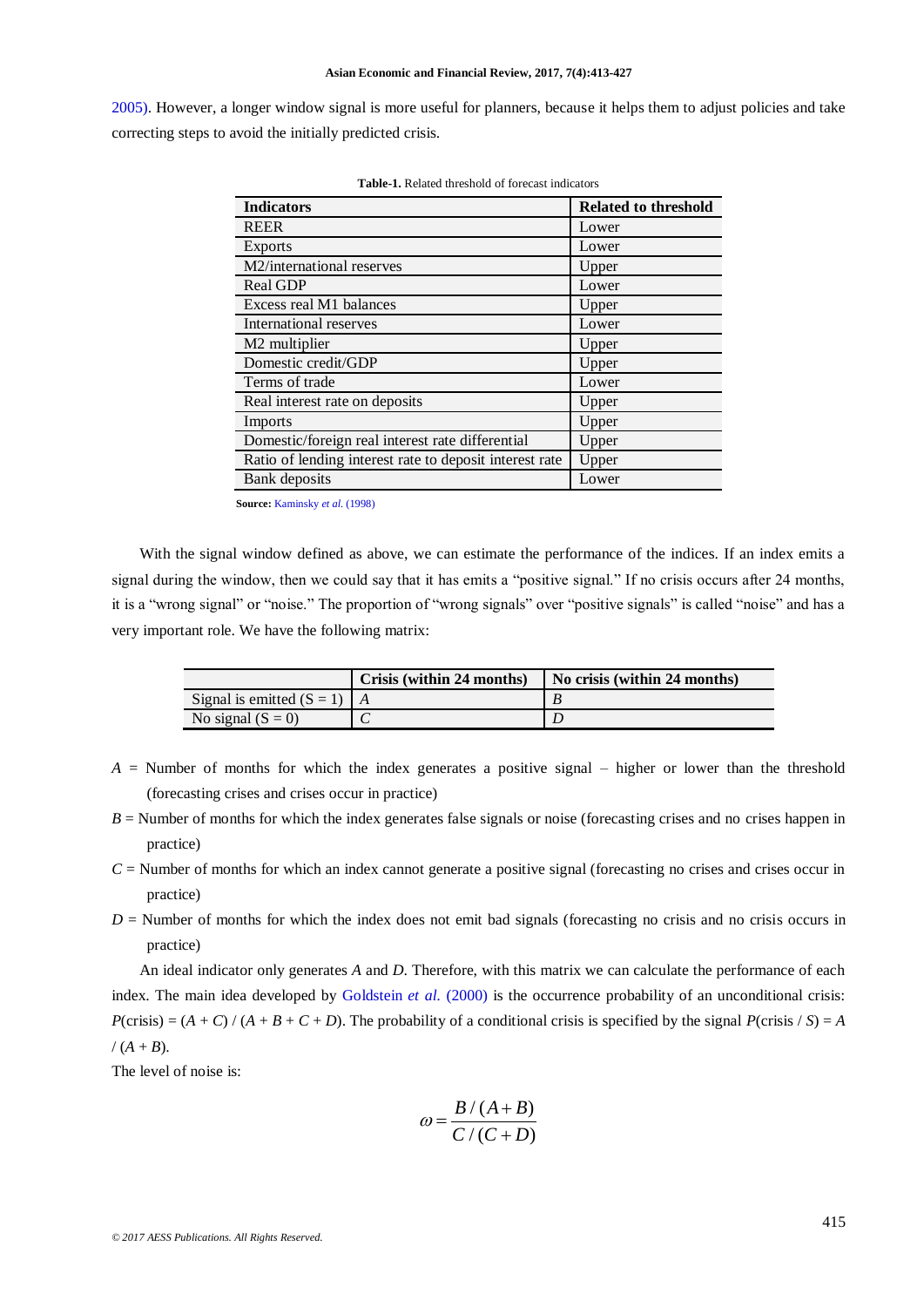# **3. APPLICATION OF THE SIGNAL MODEL TO FINANCIAL CRISIS WARNING FOR VIETNAM**

The previous studies have many disadvantages, because the data are aggregated from a variety of sources and many different organizations, leading to errors in the input data that affect the results of the EWS model. In this study we use databases from Thomson Reuters.

# **3.1. Data Selection**

| <b>Indicator</b>                                              | <b>Input variables</b>                                                                                                | <b>Explanation</b>                                                                                                                                                                                              |  |  |  |
|---------------------------------------------------------------|-----------------------------------------------------------------------------------------------------------------------|-----------------------------------------------------------------------------------------------------------------------------------------------------------------------------------------------------------------|--|--|--|
| Real effective exchange                                       | <b>REER</b>                                                                                                           | We use the real effective exchange rate based on the                                                                                                                                                            |  |  |  |
| rate                                                          |                                                                                                                       | difference between VND and USD for calculation.                                                                                                                                                                 |  |  |  |
| Export                                                        |                                                                                                                       | Unit (billion USD)                                                                                                                                                                                              |  |  |  |
| <b>Real GDP</b>                                               | domestic<br>Real<br>gross<br>production                                                                               | Real GDP plays a vital role and most previous studies<br>also use this indicator or real output. Unit (billion USD)                                                                                             |  |  |  |
| Excess real M1 balances                                       | $-$                                                                                                                   | Money M1 deflated by the Composite Consumer Price<br>Index, less an estimated demand for money. The demand<br>is calculated by linear interpolated (annual) GDP,<br>domestic inflation and a linear time trend. |  |  |  |
| <b>International reserves</b>                                 | $-$                                                                                                                   | Unit (billion USD)                                                                                                                                                                                              |  |  |  |
| M2 multiplier                                                 |                                                                                                                       | Unit (billion USD)                                                                                                                                                                                              |  |  |  |
| Terms of trade                                                | $-$                                                                                                                   | Export unit value over the import unit                                                                                                                                                                          |  |  |  |
| Import                                                        |                                                                                                                       | Unit (billion USD)                                                                                                                                                                                              |  |  |  |
| Domestic/foreign<br>real interest rate<br>differential        | Government bond 1 year<br>interest rate<br>Vietnam CPI<br>USA treasury bond 1 year<br>interest rate<br><b>USA CPI</b> | (Vietnam government bond 1 year interest rate – Vietnam<br>inflation) – (USA treasury bond 1 year interest rate –<br><b>USA</b> inflation)<br>Unit: %                                                           |  |  |  |
| Ratio of lending interest<br>rate to deposit interest<br>rate | Lending interest rate<br>Deposit interest rate                                                                        | Lending interest rate divided by deposit interest rate (%)                                                                                                                                                      |  |  |  |
| Bank deposits                                                 | $\equiv$                                                                                                              | Unit (billion USD)                                                                                                                                                                                              |  |  |  |
| Real interest rate on<br>deposits                             | Nominal interest rate on<br>deposits<br>Inflation                                                                     | Nominal interest rate on deposits minus inflation                                                                                                                                                               |  |  |  |
| M2/international<br>reserves                                  | M <sub>2</sub><br>International reserves                                                                              | M2 divided by international reserves                                                                                                                                                                            |  |  |  |
| Domestic credit/GDP                                           | Domestic credit<br><b>GDP</b>                                                                                         | Domestic credit divided by GDP                                                                                                                                                                                  |  |  |  |

**Source:** Thomson Reuters

Vietnam has not yet experienced any financial crises. Thus, the implementation of the steps to calculate noise and a possible threshold (similar to countries that have experienced a crisis) to forecast a crisis for Vietnam is not possible. Therefore, in this paper we propose to use the forecasting feasibility threshold and noise, which are tested in the studies by [Kaminsky and Reinhart \(1999\)](#page-13-14); [Edison \(2003\)](#page-13-2) and [Goldstein](#page-13-1) *et al.* (2000). These studies analyze many industrialized countries and developing countries from 1979 to 1995, excluded the countries in which a crisis did not occur from the sample.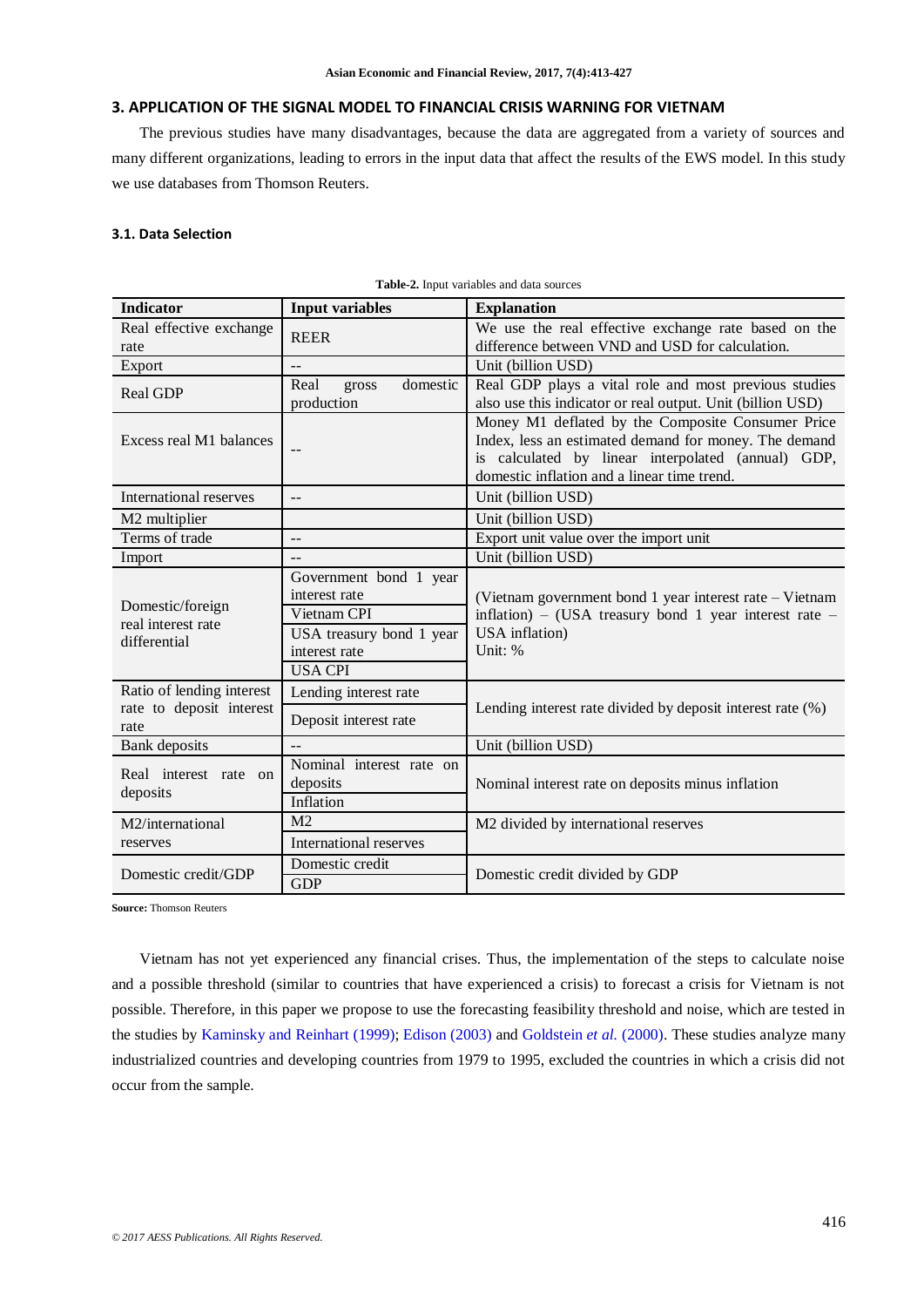|                                                  | Noise-to-signal ratio |                 |                    |         |  |
|--------------------------------------------------|-----------------------|-----------------|--------------------|---------|--|
| <b>Indicator</b>                                 | <b>KLR 1998</b>       | <b>GKR 2000</b> | <b>EDISON 2003</b> | Average |  |
| <b>REER</b>                                      | 0.19                  | 0.22            | 0.22               | 0.21    |  |
| <b>Exports</b>                                   | 0.42                  | 0.51            | 0.52               | 0.48    |  |
| M2/international reserves                        | 0.48                  | 0.51            | 0.54               | 0.51    |  |
| Real GDP                                         | 0.52                  | 0.57            | 0.57               | 0.55    |  |
| Excess real M1 balances                          | 0.52                  | 0.57            | 0.6                | 0.56    |  |
| International reserves                           | 0.57                  | 0.58            | 0.57               | 0.57    |  |
| M <sub>2</sub> multiplier                        | 0.61                  | 0.59            | 0.89               | 0.7     |  |
| Domestic credit/GDP                              | 0.62                  | 0.68            | 0.63               | 0.64    |  |
| Terms of trade                                   | 0.77                  | 0.74            | n.a.               | 0.76    |  |
| Real deposit interest rate                       | 0.77                  | 0.77            | 0.69               | 0.74    |  |
| Imports                                          | 1.16                  | 0.87            | 1.2                | 1.08    |  |
| Domestic/foreign real interest rate differential | 0.99                  |                 | 1.2                | 1.06    |  |
| Ratio of lending interest                        | 1.69                  | 1.32            | 2.3                | 1.77    |  |
| rate to deposit interest rate                    |                       |                 |                    |         |  |
| Bank deposits                                    | 1.2                   | 1.32            | 1.05               | 1.19    |  |

| <b>Table-3.</b> Noise of forecasting variables |
|------------------------------------------------|
|------------------------------------------------|

 **Source:** [Kaminsky and Reinhart \(1999\)](#page-13-14)[; Edison \(2003\)](#page-13-2) an[d Goldstein](#page-13-1) *et al.* (2000)

For our analysis, we use the average level of the empirical results in the studies by [Kaminsky and Reinhart](#page-13-14)  [\(1999\)](#page-13-14); [Edison \(2003\)](#page-13-2) and [Goldstein](#page-13-1) *et al.* (2000) to develop a standard framework for forecasting a feasibility threshold. We select the 14 most relevant variables for Vietnam, as shown in Table 4.

| <b>Indicators</b>                                          | <b>Threshold</b> |                 |                    |                 |         |
|------------------------------------------------------------|------------------|-----------------|--------------------|-----------------|---------|
|                                                            | <b>Type</b>      | <b>KLR 1998</b> | <b>EDISON 2000</b> | <b>GKR 2000</b> | Average |
| <b>REER</b>                                                | Lower            | 0.1             | 0.1                | 0.1             | 0.1     |
| <b>Exports</b>                                             | Lower            | 0.1             | 0.1                | 0.1             | 0.1     |
| M2/international reserves                                  | Upper            | 0.13            | 0.1                | 0.1             | 0.11    |
| <b>Real GDP</b>                                            | Lower            | 0.11            | 0.12               | 0.1             | 0.11    |
| Excess real M1 balances                                    | Upper            | 0.06            | 0.1                | 0.11            | 0.09    |
| International reserves                                     | Lower            | 0.15            | 0.1                | 0.1             | 0.12    |
| M <sub>2</sub> multiplier                                  | Upper            | 0.14            | 0.15               | 0.11            | 0.13    |
| Domestic credit/GDP                                        | Upper            | 0.1             | 0.1                | 0.12            | 0.11    |
| Terms of trade                                             | Lower            | 0.16            | Na                 | 0.1             | 0.13    |
| Real interest rate on deposits                             | Upper            | 0.12            | 0.15               | 0.12            | 0.13    |
| Imports                                                    | Upper            | 0.1             | 0.1                | 0.1             | 0.1     |
| Domestic/foreign real interest<br>rate<br>differential     | Upper            | 0.11            | 0.1                | 0.11            | 0.11    |
| Ratio of lending interest rate to deposit<br>interest rate | Upper            | 0.2             | 0.2                | 0.12            | 0.17    |
| Bank deposits                                              | Lower            | 0.1             | 0.1                | 0.15            | 0.12    |

**Table-4.** Feasibility threshold of forecasting variables

 **Source:** [Kaminsky and Reinhart \(1999\)](#page-13-14)[; Edison \(2003\)](#page-13-2) an[d Goldstein](#page-13-1) *et al.* (2000)

# **3.2. Empirical Crisis Indicators**

The early warning indicators of a Vietnamese financial crisis are calculated based on 14 indicators with the calculated thresholds. As noted above, Vietnam has not experienced a crisis in the past; therefore, the direct calculation of each indicator in the table matrix is not feasible. Thus, the noise and weighted number of each indicator also cannot be calculated, so we will use the intermediate level of the feasibility threshold to define the noise logically. Based on the calculated crisis indicators, we derive an appropriate probability of a financial crisis occurring.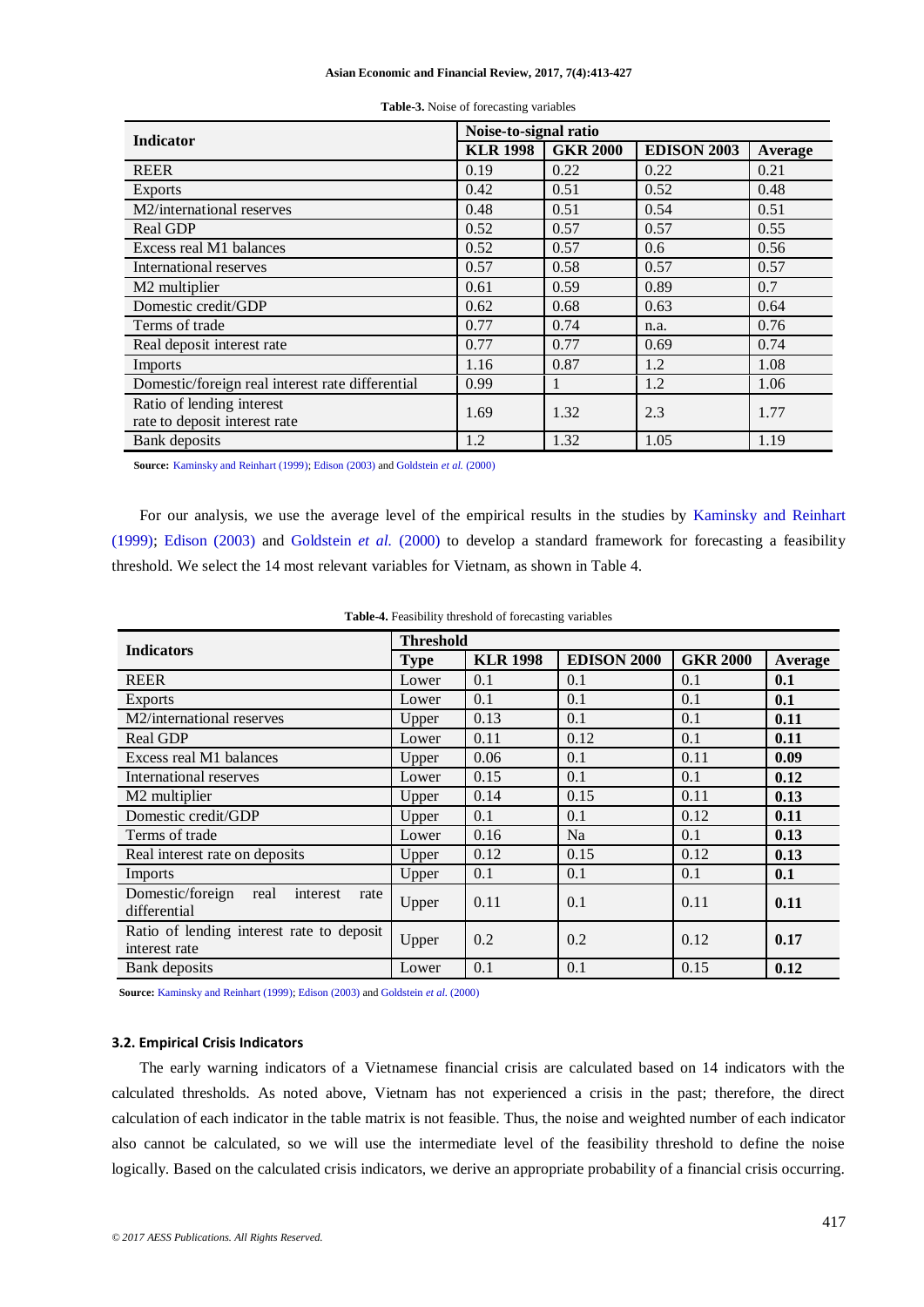To transmit the information obtained in the process of calculation, the most convenient method is to sum up the crisis indicators to determine the possibility of a crisis.

$$
P(Crisis_{t,t+h} / S_{lower} < S_t < S_{upper})
$$
\n
$$
= \frac{\sum \ntext{months with } S_{lower} < S_t < S_{upper} \text{ given a crisis occurs within } h \text{ months}}{\sum \ntext{months with } S_{lower} < S_t < S_{upper}}
$$

After calculating the index  $S_t$ , we compare it with the values in Table 5 to determine the likelihood of a crisis. This table was developed by [Kaminsky and Reinhart \(1999\)](#page-13-14) as well as [Goldstein](#page-13-1) *et al.* (2000) based on a relatively large sample size.

| $S_t$        | Conditional probability of a crisis $(P_t)$ |
|--------------|---------------------------------------------|
| $0.0 - 0.8$  | 0.1                                         |
| $0.8 - 1.5$  | 0.12                                        |
| $1.5 - 2.3$  | 0.18                                        |
| $2.3 - 3.1$  | 0.21                                        |
| $3.1 - 3.8$  | 0.27                                        |
| $3.8 - 5.4$  | 0.33                                        |
| $5.4 - 6.9$  | 0.46                                        |
| $6.9 - 9.2$  | 0.65                                        |
| $9.2 - 11.5$ | 0.75                                        |
| >11.5        | 0.96                                        |

**Table-5.** Value of  $S_t$  and the conditional probability of a crisis occurring

 **Source:** [Kaminsky and Reinhart \(1999\)](#page-13-14) an[d Goldstein](#page-13-1) *et al.* (2000)

To increase the effectiveness of the warning model, we propose the crisis alert level corresponding to the probability of a crisis. Here we propose four levels of warning:

- When the probability of a crisis is in the range of 0–0.33, the Vietnamese financial system is at the green safety warning level.
- When the probability of a crisis is in the range of 0.33–0.66, the alert level moves from green to yellow. This is a signal of growing instability in the financial system. The macroeconomic policymakers should be warned and take immediate corrective actions.
- When the probability of a crisis increases to the range of 0.66–0.8, the financial system is in danger and the probability of collapse is very high. The yellow alert now turns to orange. At this point, policymakers need strong actions and proper policies to rescue the financial system from the danger of collapse. Along with this market rescue, there are usually large deficits in the national budget and reserves.
- When the probability of a crisis is beyond 0.8, the occurrence of a crisis is almost certain. At this time, a red alert is shown. Investors" confidence collapses and massive flows of capital withdrawal occur. In this situation, the government must use the national reserves and borrow money to save the whole system and the economy. Past crises show that most countries have huge public debts after falling into this situation.

# **4. EVALUATION OF THE CRISIS WARNING RESULTS AND THE "HEALTH" OF VIETNAM'S ECONOMY**

The results of our calculations are shown in Table 6 (see the calculations in Appendix 1 to 4). The financial crisis warning levels in Vietnam during the 17-year period from 1998 to 2014 were green 8 times, yellow 6 times and orange 3 times. The orange alert appeared in 2000, 2009 and 2010.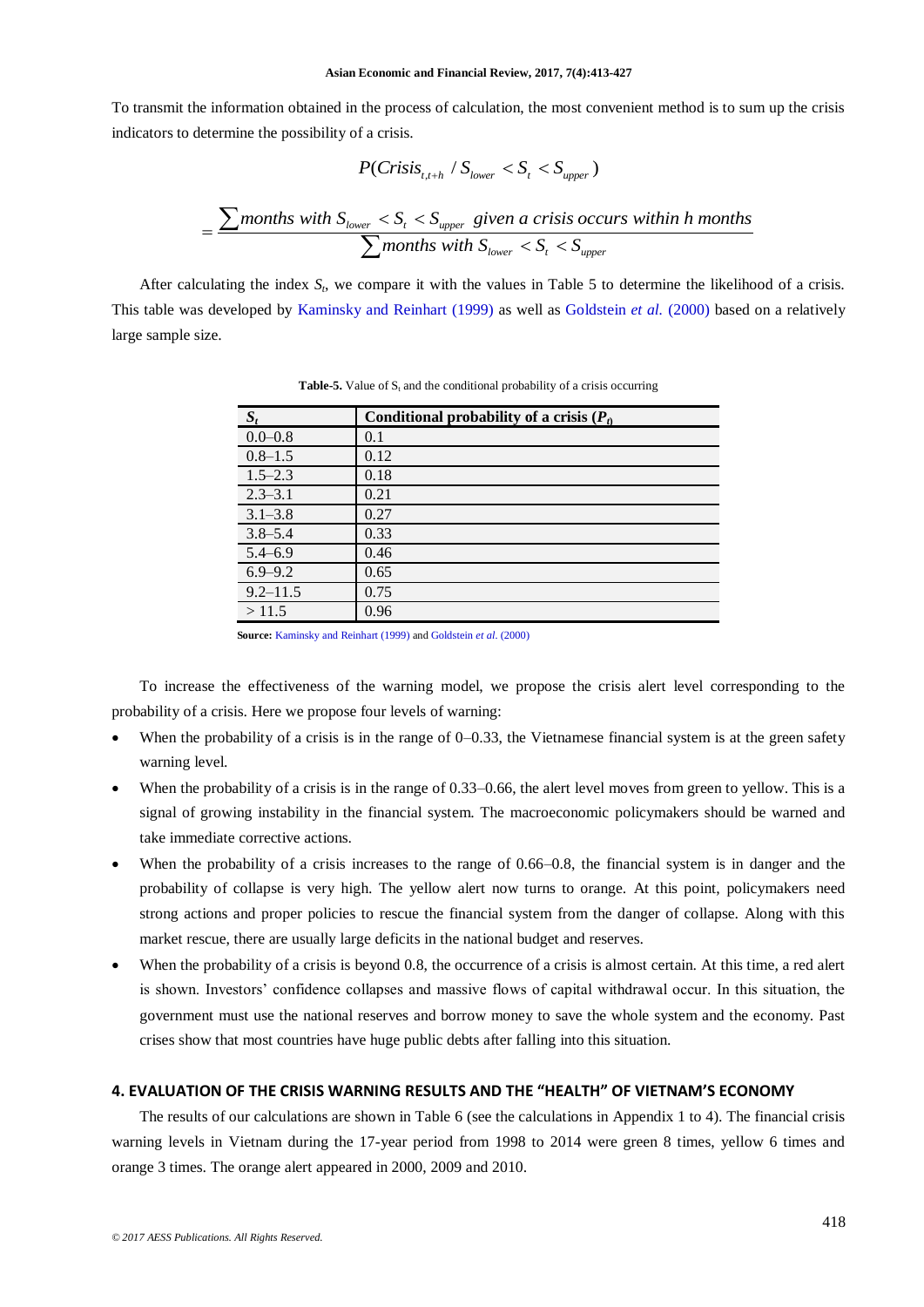#### **Asian Economic and Financial Review, 2017, 7(4):413-427**

| Year | Pt   | Alert level |
|------|------|-------------|
| 1998 | 0.33 | Yellow      |
| 1999 | 0.27 | Green       |
| 2000 | 0.75 | Orange      |
| 2001 | 0.33 | Yellow      |
| 2002 | 0.46 | Yellow      |
| 2003 | 0.46 | Yellow      |
| 2004 | 0.65 | Yellow      |
| 2005 | 0.21 | Green       |
| 2006 | 0.21 | Green       |
| 2007 | 0.27 | Green       |
| 2008 | 0.27 | Green       |
| 2009 | 0.75 | Orange      |
| 2010 | 0.75 | Orange      |
| 2011 | 0.27 | Green       |
| 2012 | 0.18 | Green       |
| 2013 | 0.27 | Green       |
| 2014 | 0.33 | Yellow      |

**Table-6.** Crisis alert levels for Vietnam from 1998 to 2014

 **Source:** Own calculations in Appendix



**Source:** Own calculations in Appendix

# **4.1. Period from 1998 to 2000**

The result of the empirical crisis indicators during the period 1998–2000 shows that the warning level is unusually high in 2000, corresponding to a crisis occurrence probability of 0.75. This reflects the financial crisis in East Asia starting in 1997. At this time, Vietnam"s economy was not really open; therefore, the interaction was delayed and the highest crisis probability occurred in 2000. According to the actual data, in 2000 and 2001 Vietnam suffered deflation; the CPI in 2000 was -1.7% and that in 2001 was -0.3% (see Figure 2). Consequently, in 2000 the Vietnamese central bank undertook an expansive monetary policy. M1 and M2 rose sharply compared with the previous years, while the international reserves did not change much. The probability of a crisis reached the orange alert level.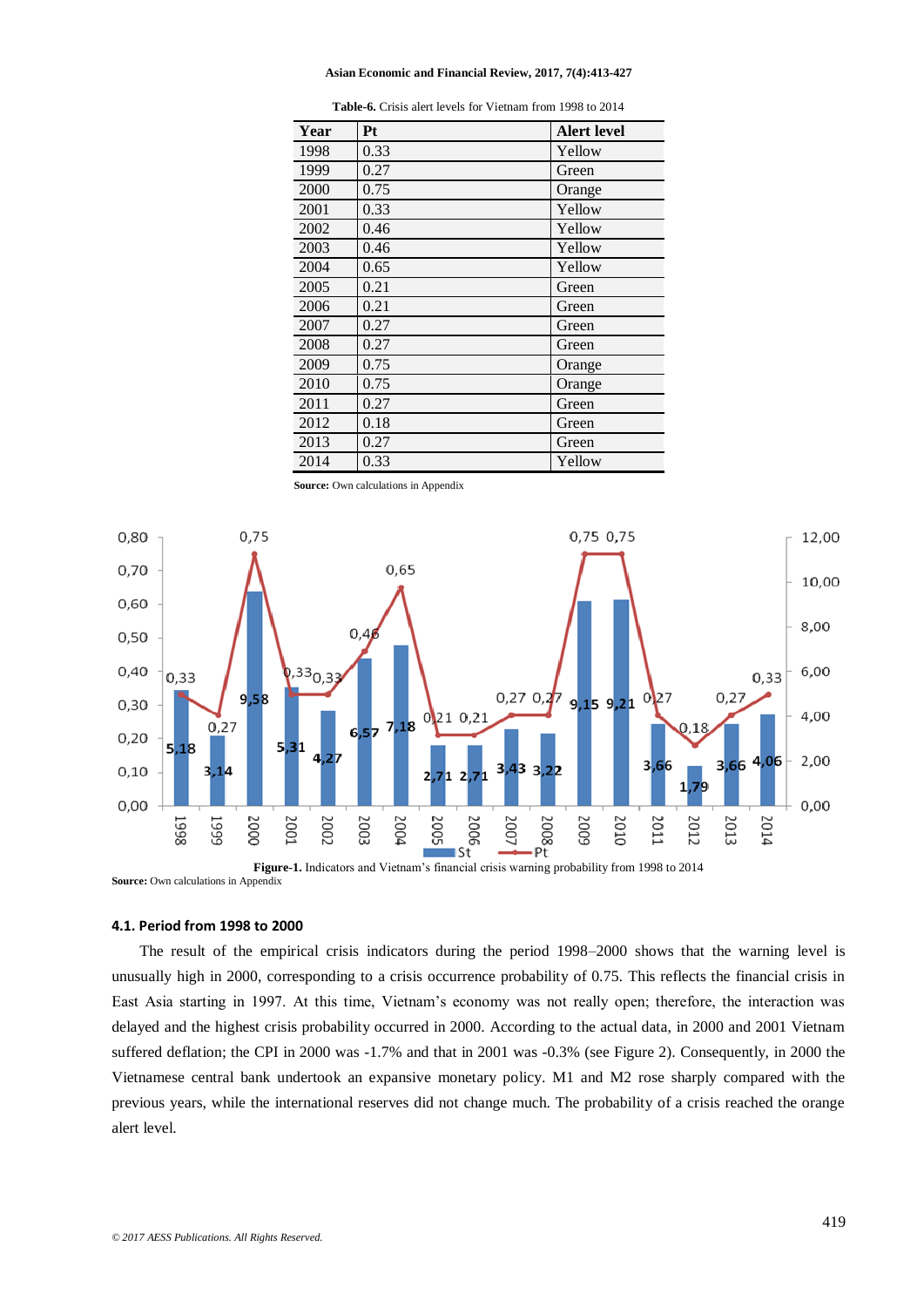

### **4.2. Period from 2001 to 2004**

In this period the warning indicators and crisis probability tended to increase gradually but the alert level remained stable with yellow. It can be said that the period between 2001 and 2004 was an important transitional period of the Vietnamese economy after the crisis; the average real GDP growth was over 7%, and exports, FDI and other targets consistently gained impressive achievements. This can be derived from the expansive monetary policy, the increase in the money supply, domestic credit expansion, strong growth in the FDI inflows into Vietnam and an increase in imports for production. All these factors are reasons why the probability of a crisis 24 months later was not high. After Vietnam joined the WTO, the level of interaction among macroeconomic variables became clearer. In addition, the real interest rate and real interest rate difference (VND compared with USD) decreased significantly compared with the previous period.



### **4.3. Period from 2005 to 2008**

In the first period from 2005 to 2007, although the growth rate of Vietnam showed signs of reduction, the important indicators remained very good. This helped the crisis warning indicators and probability to remain at a safe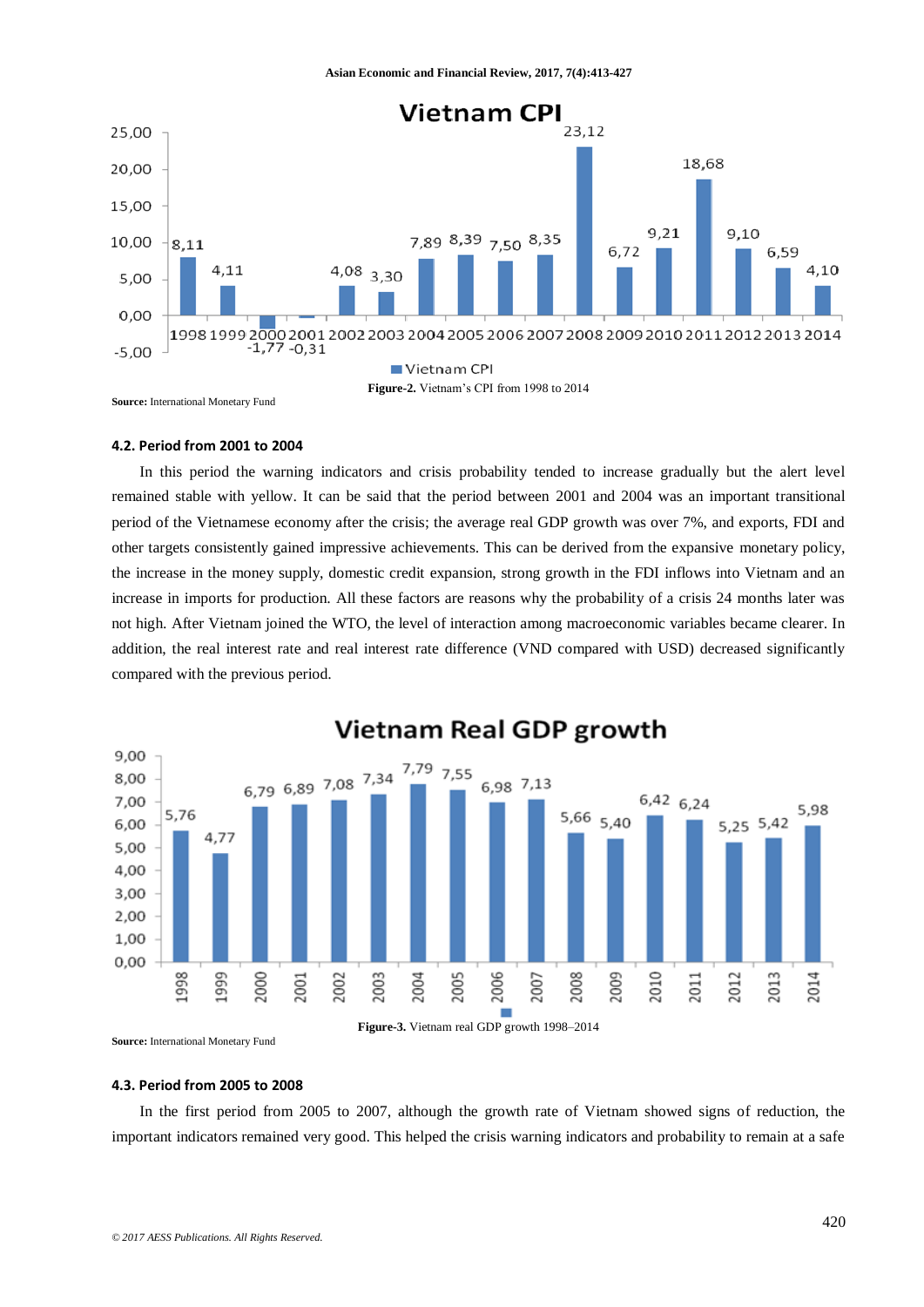level. Remarkable in this period is the first month of 2008, when the price of raw materials, energy and food together with overheating investment caused soaring imports and pushed the trade deficit to a record level of 17 billion dollars.

This large deficit put pressure on the VND and caused significant VND devaluation. In this context the Government of Vietnam implemented a series of urgent measures, such as monetary tightening (the base rate at times pushed up to 14%) and constraining public investment and government spending by delaying or cancelling projects that were not pressing. These policies proved to be effective in cooling inflation in the last months of 2008. The trade deficit was reduced and the USD/VND currency exchange rate became more balanced and stable. Vietnam"s economy escaped the risk of collapse. This is why only a warning occurred and the probability of recession remained low.

## **4.4. Period from 2009 to 2012**

During the first months of 2009, Vietnam"s economy began to confront the latent impacts of the global financial crisis stemming from the financial crisis in the USA in the last months of 2008. This crisis had strong impacts on Vietnam"s economy when the demand for global commodities declined seriously. This led to an imbalance of trade and other indicators of the Vietnamese economy, which created the risk of recession once more. Facing the impacts of the financial crisis and global recession on domestic economic growth, the Vietnamese Government implemented economic stimulus packages with a total value of VND 145,600 billion (equivalent to USD 8 billion or 8.7% of the GDP).

At the same time, Vietnam"s Government also introduced various measures such as easing monetary credit and supporting the interest rate for businesses and households. The most notable solution was the reduction in interest rates and an interest rate subsidy of 4% for loans. This measure contributed to the high credit growth of 37.7% in 2009, which was much higher than the target (30%). These decisions quickly made the warning indicators and crisis probability extraordinarily high in two consecutive years – 2009 and 2010. It can be said that this period was very different from the "open" period – the year 2000. Serious challenges arose for Vietnam"s financial system and macroeconomy. In fact, Vietnam managed to avoid a mild currency crisis. Looking at the exchange rate data, the State Bank Vietnam (SBV) decided to devalue the local currency to 10.21%, 8.07% and 10.26% in 2009, 2010 and 2011 (see Figure 4).



# USD/VND FX Real exchange rate

**Source:** International Monetary Fund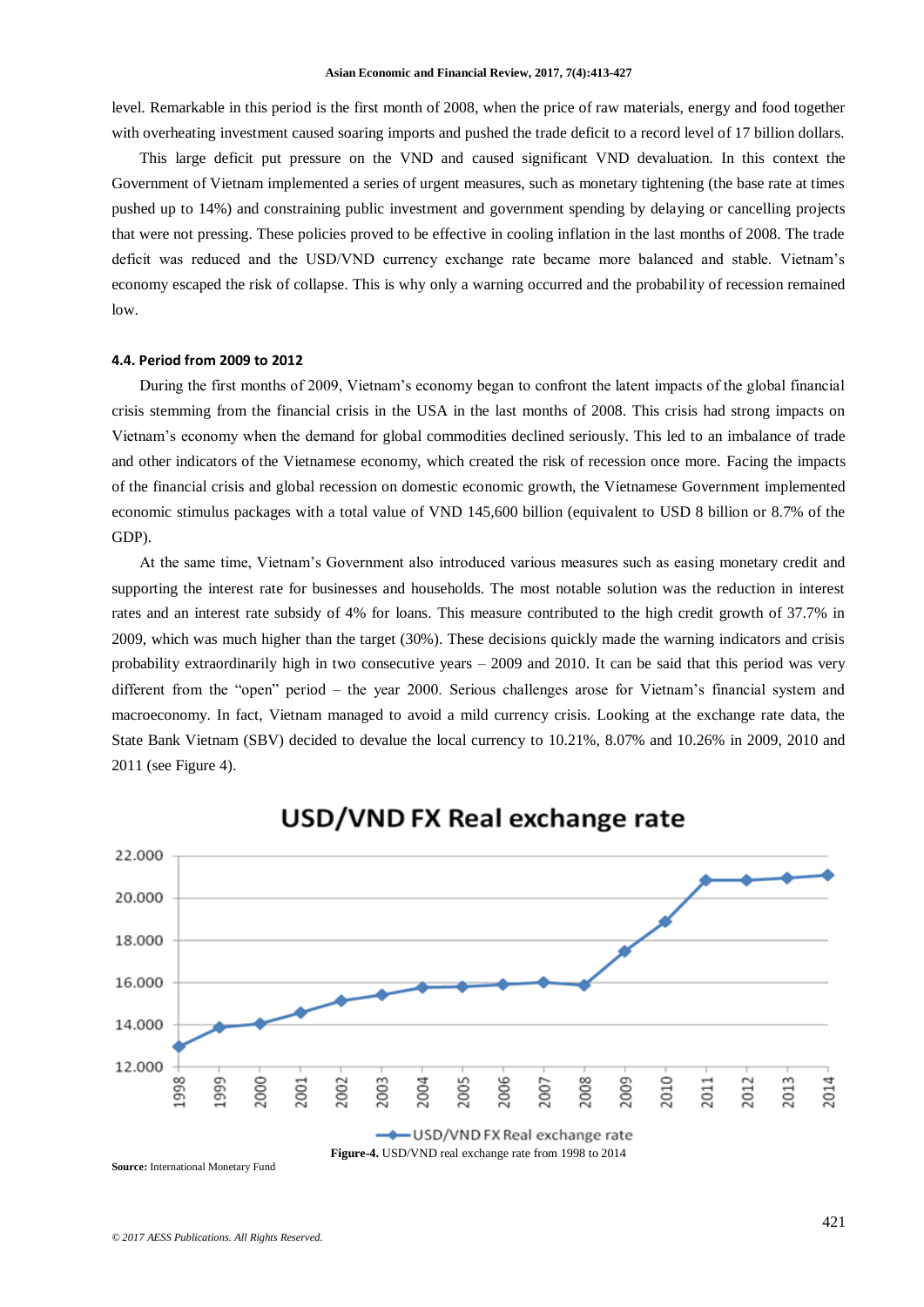#### **Asian Economic and Financial Review, 2017, 7(4):413-427**

One notable point is that the economic stimulus measures in the period 2009–2010 were not accompanied by significant macroeconomic improvement. Although a huge amount of money was pumped into the economy, the production sector received only a meager part of this increase, and the money flowed into the stock market and real estate instead. The explosive rise of the stock market and real estate led Vietnam to confront an asset bubble. When the asset bubble burst, foreign capital was sharply withdrawn from Vietnam. In this period the banking system was in danger of collapse due to the increase in the bad debt ratio and the significant decline in the national foreign exchange reserve (see Figure 5). Businesses ceased production in the context of inflation, and the high costs of loans led to a record number of more than 77,000 bankrupt businesses in 2011. Consequently, Vietnam"s real GDP growth rate decreased to 5.2% in 2012, which was its lowest level since 1999.





# **Vietnam International reserves**

# **4.5. Period from 2012 to 2015**

This period was a stable stage and Vietnam regained its economic growth momentum. The crisis indicators point out that, after 2012, the economy started showing more stable signs, except for the lagged impacts on Vietnam"s banking system. At that time, thanks to the persistent pursuit of the priority objective of controlling inflation and the application of synchronous measures, the annual average consumer price index declined from 18.13% in 2011 to 9.21% in 2012 and to 6.04% in 2013. The interest rate reduced from 17%–18% per year to 7%–10% per year, and the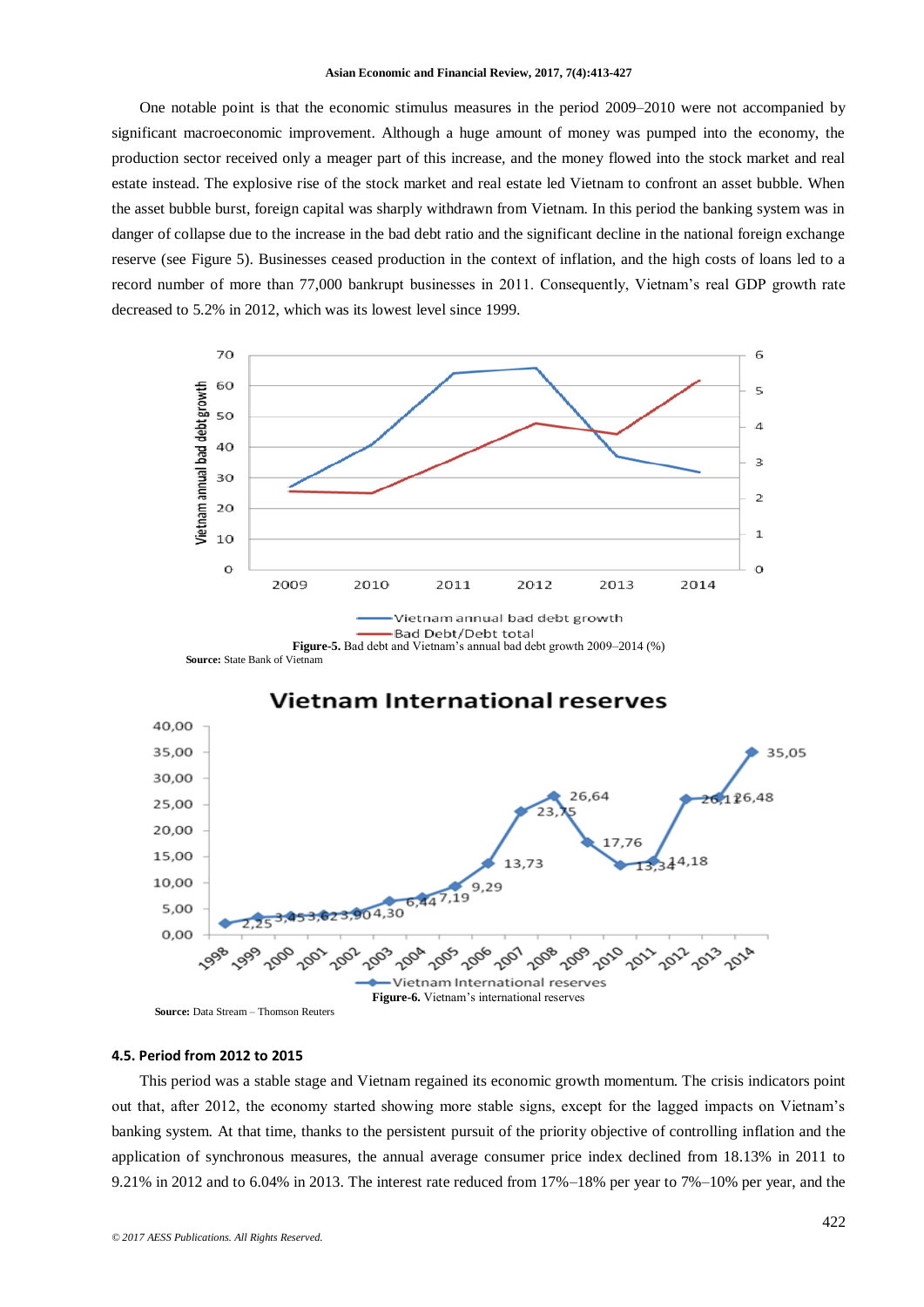#### **Asian Economic and Financial Review, 2017, 7(4):413-427**

lending interest rate reduced to 9%–12% per year and is currently about 9%–11.5% (even 7%–9% for some priority areas).

The budget deficit, government debt, public debt and foreign debt of the country were still under the control of Vietnam"s Government. Foreign direct investment (FDI) showed an increasing trend; in 2011 the registered capital was USD 15.6 billion and the implemented capital was USD 11 billion; the corresponding figures were USD 16.3 billion and USD 10.1 billion for 2012; USD 21.6 billion and USD 11.5 billion for 2013; and USD 22 billion and USD 12.5 billion for 2014.

| Year                                         | 2011   | 2012   | 2013   | 2014   |
|----------------------------------------------|--------|--------|--------|--------|
| Registered FDI (billion USD)                 | 15.6   | 16.3   | 21.6   | 22     |
| Implemented FDI (billion USD)                |        | 10.1   | 11.5   | 12.5   |
| Vietnam CPI $(\%)$                           | 18.68  | 9.10   | 6.60   | 4.10   |
| Vietnam international reserves (billion USD) | 14.18  | 26.11  | 26.48  | 35.05  |
| Real exchange rate (VND)                     | 20,835 | 20,840 | 20,940 | 21,100 |

**Table-3.1.** Vietnam was stable and regained growth momentum

 **Source:** IMF and Vietnam Ministry of Planning and Investment

# **5. RECOMMENDATION FOR THE CRISIS PREVENTION POLICY**

Based on the academic studies on the financial crisis and our results of applying the financial crisis warning model, Vietnam needs to develop appropriate policy measures in order to avoid financial crisis in the future.

## **5.1. Recommendation for Monetary Policy – Prevention of a Currency Crisis**

In the period from 2015 to 2020, the objective of the monetary policy is to ensure macroeconomic stability, control inflation, promote economic growth and stimulate investment and development. Therefore, the requirement is that the policymakers have to use regulatory tools flexibly and effectively.

## **5.1.1. Flexible Exchange Rate Policy and Leading the Market**

Formerly, the exchange rates fluctuated constantly, and the trend of shifting from keeping the VND to keeping the USD created pressure to increase the foreign currency demand. Thus, the central bank had to sell foreign currency to intervene in the market, and this action led to low levels of international reserves. Since late 2011 the central bank has made practical policies to control the exchange rate and create confidence in the VND, to reduce the dollarization situation in the economy and to improve the international reserves. This is one of the key points in avoiding the occurrence of a financial crisis. To achieve a high level of efficiency of the exchange rate policies, the central bank should:

- Maintain the central exchange rate flexibility or align the interbank average exchange rate with the daily market movements. The USD buying rate of the SBV (State Bank of Vietnam) should be managed in such a way as to encourage credit institutions to sell foreign currency for the SBV to increase the international reserves. The selling rate should also be adjusted flexibly to stabilize and create confidence in the market.
- Follow up the market movements closely and implement the necessary measures when there is movement in the market, strengthen management and inspection activities and take action with any violations in buying/selling foreign currency businesses.
- The SBV should understand the current barriers to the development of the derivative market in Vietnam, strive to develop this market to serve the risk management operations in particular and to contribute to completing the Vietnamese financial market in general.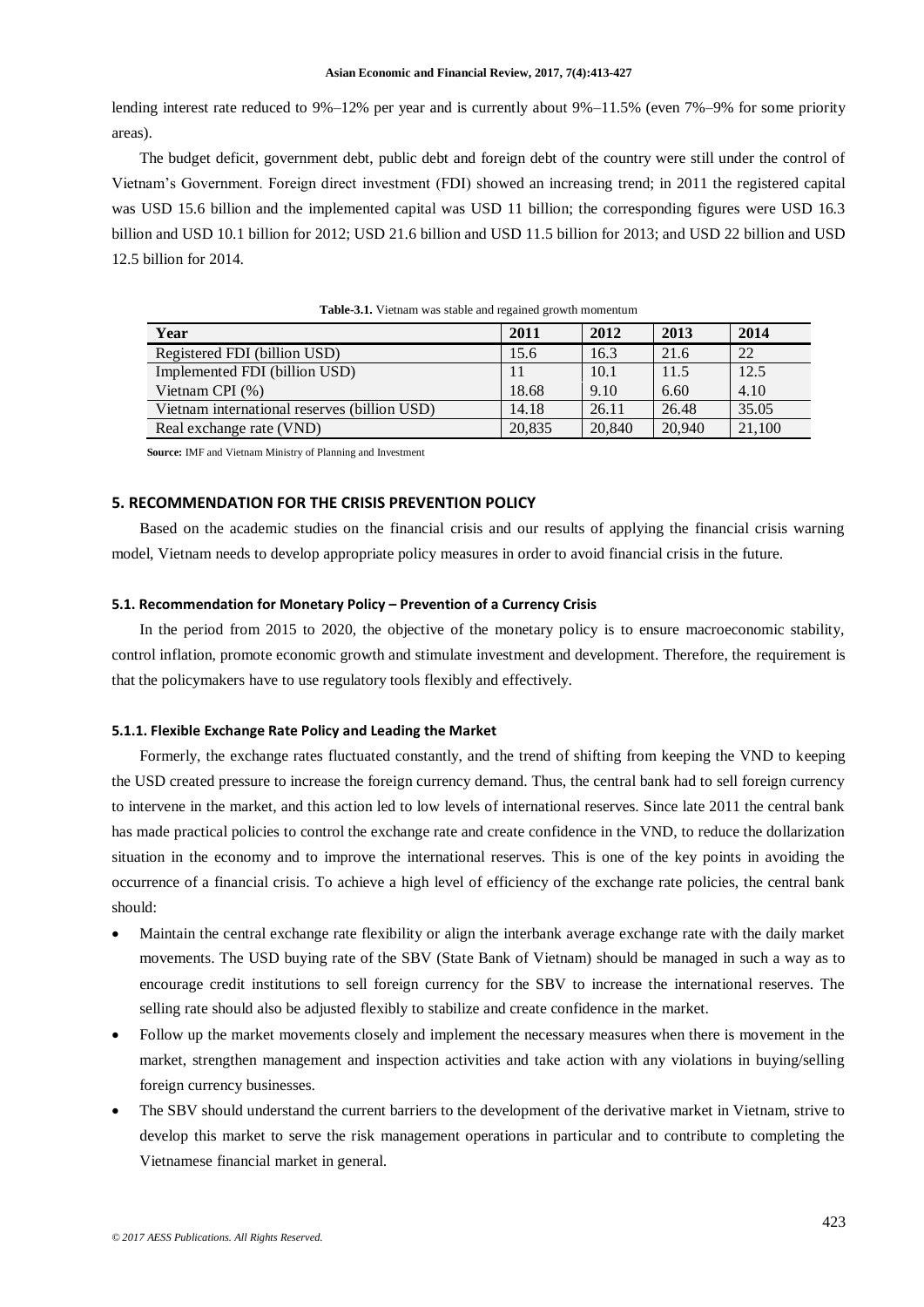Maintain the improvement of the statistics and forecast activities of the monthly cash flow and use market intervention in the case of a temporary imbalance in the supply and demand of foreign currency. In terms of foreign direct and indirect investors" transactions, more open foreign exchange control is required to improve the investment environment in Vietnam.

#### **5.1.2. Continue to Manage the Interest Rate According to Price and Volume**

In the market economy, the interest rate plays an important role, being a lever to stimulate economic growth, contributing to the objectives of the national monetary policy, being a tool to promote competition among commercial banks, being a tool to adjust the investment activities in the economy and being a tool to curb inflation very effectively through the SBV"s monetary policy. From 2012 until now, the SBV has operated based on price combined with volume, but price operating is preferred. At the same time, the SBV needs to take care of monetary indicators, such as M1, M2 and credit growth, because they are still important in evaluating the impacts of monetary policy management and economic growth. In addition, this is the factor that has huge impacts on the crisis early warning system of Vietnam.

## **5.1.3. Identify Targets Clearly**

The objectives of monetary policy should be clarified in each period. There should be an agreement on the policy objectives, policy measures and priority of goals in each period, because trade-offs among these objectives are necessary. For example, regarding inflation and economic growth, to control inflation, the interest rate should increase; however, this action will affect the economic growth negatively. To support the exchange rate stability, the SBV has to raise the interbank interest rates to restrict foreign currency speculation, but if this action takes too long, it can increase the lending interest rates, affecting the performance of the credit growth target. Thus, in each period the SBV should clearly identify the top target, the ultimate goal, the intermediate targets and the operational objectives of the monetary policy. The SBV also needs to quantify clearly the objectives to maintain consistent operation.

## **5.2. Manage the Banking System – Limit Risk and Create a Healthy System**

The stability and soundness of the banking system play an increasingly important role. In Vietnam in recent years, the instability of the macroeconomic indicators has caused risk and damaged the banking system in many aspects. The banking system is the "victim" of the economic uncertainty, and in turn it is the "culprit" exerting an impact on this volatility.

From now until 2020, the global financial sector is likely to be governed better by the new legal framework. The reform and operation trend of the world"s banking system in 2015 and the next five years is: (i) acquisitions and mergers will happen strongly; (ii) strong development will take place in retail banking services and modern banking services; and (iii) supervision and risk management in banking activities will be strengthened. In this context, accelerating the process of restructuring commercial banks in Vietnam, completing the legal framework, solving bad debts and cross-ownership to stabilize the system, enhancing competitive capabilities and so on are currently important measures. Specifically:

 Firstly, continue to improve policy mechanisms and laws according to international standards of loan classification and risk provision; undertake loan limitations, investment and payment and the valuation of noncredit assets; review the actual capital of commercial banks to monitor the minimum ratio of capital safety; and implement risk management according to Basel III. The new regulation rules 36/2014/TT-NHNN, effective from February 1, 2015, which brought out new, stricter standards, gradually limiting the domination, manipulation and group interests through cross-ownership and helping banks to operate more safely, should be implemented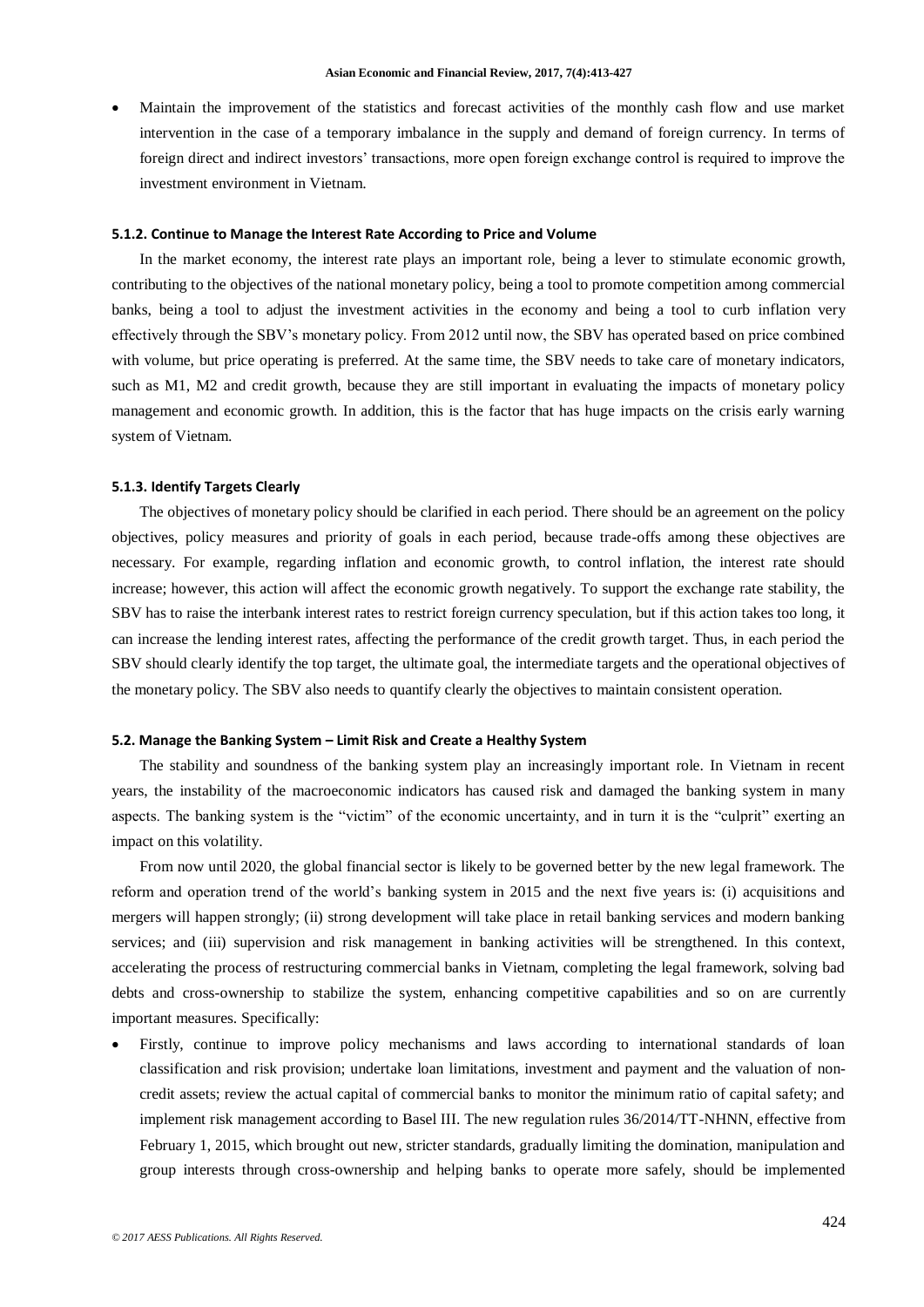properly and thoroughly. This is a very important platform to ensure that Vietnam"s economy and banking system develop stably and integrate effectively.

- Secondly, accelerate the process of restructuring the banking system along with solving cross-ownership. The central bank should monitor weak commercial banks with specific roadmaps to achieve the following criteria after restructuring: capital, management level, information technology, level of capital safety and transparency. With the state joint stock commercial banks, the proportion of the state capital should gradually be reduced to a reasonable level based on a proper roadmap. The state should only hold between 51% and 65% depending on the size of each bank.
- To create healthy banking operations, the problem of bad debt should be solved. The activities of the VAMC (Vietnam Asset Management Company of credit institutions) are the right solutions to the situation; the important point is to remove the mechanism of the sale of bad debt quickly, which is now assigned to the VAMC to have real power in its role as the creditor while buying bad debt from commercial banks. The SBV should strengthen the supervision of commercial banks in loan classification, deduction and use of risk provision for bad debts, profit distribution and so on.
- Thirdly, sustainable development in a competitive and risky environment requires banks to be particularly customer-oriented, considering customers as their center. Attracting and retaining customers are among the most important tasks of any bank. After determining their "customer-centrism", banks need to sort out their business models and set up and operate their analytical tools on modern customers.
- In the short and medium term, credit is still the principal activity of commercial banks. The economy is in the early stages of development, and a large amount of capital is needed; while the capital market is not yet developed, the credit activities should direct the credit flows to production, agricultural development, exports, supporting industries, manufacturing–processing, small and medium enterprises and dynamic economic regions and limit the risky business fields. This action would contribute to the improvement of economic growth quality.
- The banking system needs to focus on improving the quality of traditional services and develop modern banking services rapidly on the basis of promoting technological modernization associated with risk management activities. Besides, it is necessary to develop a data collection system to ensure that the information provided is reliable.
- In banking operations not all information can be published, but more transparent, updated and accurate information will reinforce the confidence of customers. Only a good and transparent information system with highly qualified personnel will help to improve banks" reputation and develop trust between businesses.

## **5.3. Public Debt Management and Limiting the Risks of a Debt Crisis**

A prudent and consolidated debt management and payment capability is an important factor to contribute to the reduction of risks related to capital flows across borders. The decision on government expenditure can affect the expenditure decisions of the private sector and the systemic risks that the whole economy has to confront. Prudent risk management of the public sector and payment capability are not limited to foreign exchange and foreign debt. A monetary crisis in the country may also occur. To have prudent strategic asset and debt management and risk control of payment capability, the SBV and Ministry of Finance should:

- Develop information systems to analyze, forecast and evaluate the safety of government loans.
- Extend concessional credit channels, including non-refundable aid.
- Complete the loans and foreign loans mechanism policy on the basis of participating to improve the quality of planning, financial evaluation and the assessment of investment projects using foreign capital.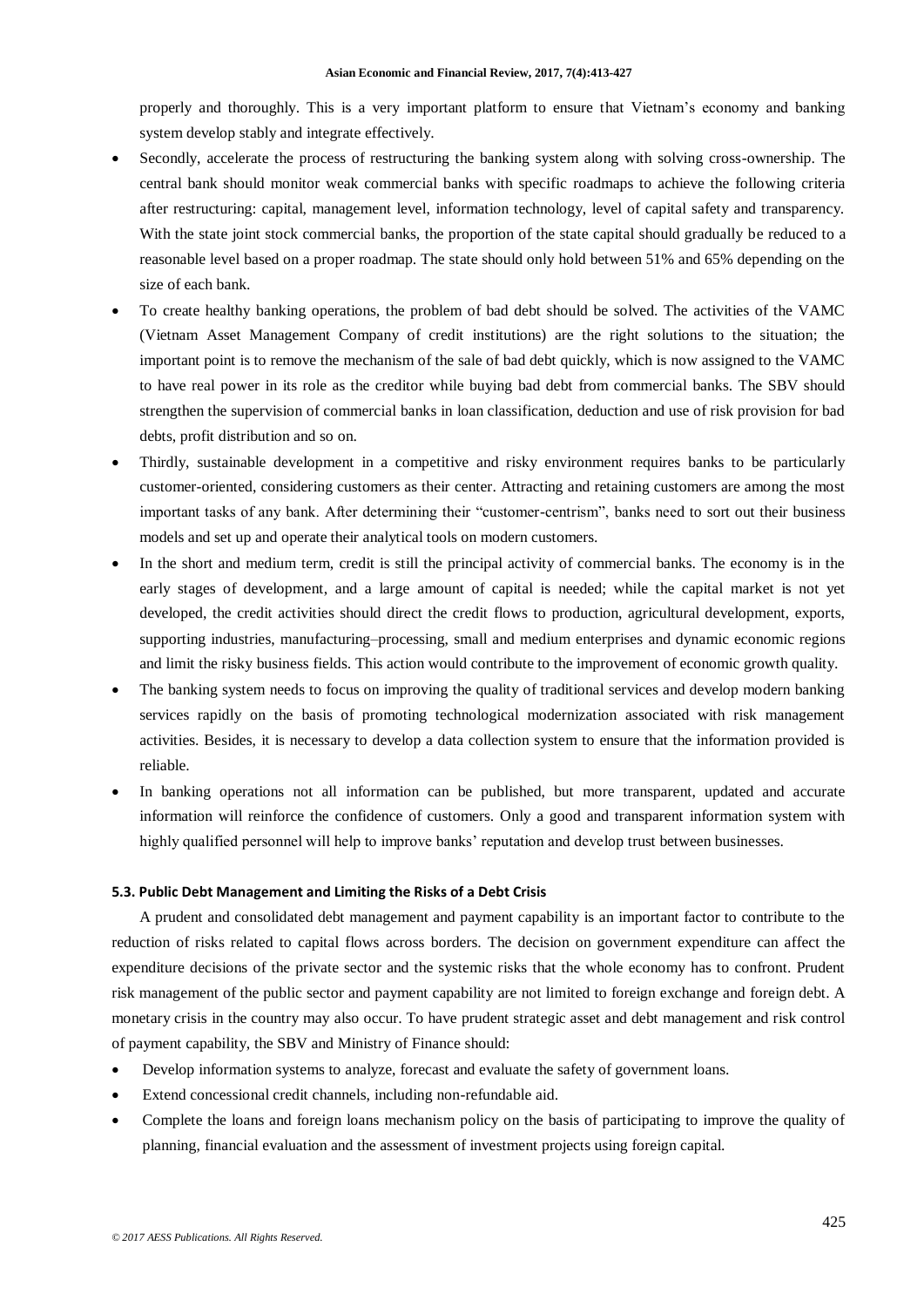Control and monitor closely the investment funds of state corporations borrowing foreign debt to avoid default risk and the loss of state funds.

The financial risks of big state corporations stem from funding risks when they are funded with loans that are too large, which always make their debt-to-equity ratio high. The lessons from the bankruptcy of the Vietnamese firms Vinashin and Vinaline has showed the substantial consequences that the Vietnamese economy had to suffer. Along with that, there is a need for clear loan provision for state–corporation debt. We need to create clear rules for corporate debt and state–company debt to undertake appropriate action.

Funding: This study received no specific financial support.

Competing Interests: The authors declare that they have no competing interests.

Contributors/Acknowledgement: All authors contributed equally to the conception and design of the study.

# **REFERENCES**

<span id="page-13-8"></span>Abiad, A., 2003. Early warning systems: A survey and a regime-switching approach. IMF Working Paper No. 03/ 32.

<span id="page-13-4"></span>Adrian, T. and H. Shin, 2009. Liquidity and leverage. Journal of Financial Intermediation, 19(3): 418-437.

- <span id="page-13-6"></span>Babecký, J., T. Havranek, J. Mateju, M. Rusnák, K. Šmídková and B. Vašícek, 2012. Banking, debt and currency crises: Early warning indicators for developed countries. ECB Working Paper No. 1485.
- <span id="page-13-15"></span>Berg, A., E. Borenzsztein and C. Pattillo, 2005. Assessing early warning systems: How have they worked in practice? IMF Staff Papers No. 04/52.
- <span id="page-13-3"></span>Berg, A. and C. Pattillo, 1999. Predicting currency crises: The indicators approach and an al-ternative. Journal of International Money and Finance, 18(4): 561-586. *View at Google [Scholar](https://scholar.google.com/scholar?hl=en&q=Predicting%20currency%20crises:%20The%20indicators%20approach%20and%20an%20al-ternative)*
- <span id="page-13-10"></span>Bussiere, M. and M. Fratzscher, 2006. Towards a new early warning system of financial crises. Journal of International Money and Finance, 25(6): 953-973. *View at Google [Scholar](https://scholar.google.com/scholar?hl=en&q=Towards%20a%20new%20early%20warning%20system%20of%20financial%20crises) | View at [Publisher](http://dx.doi.org/10.1016/j.jimonfin.2006.07.007)*
- <span id="page-13-12"></span>Cesmeci, O. and A. Onder, 2008. Determinants of currency crises in emerging markets: The case of Turkey. Emerging Markets Finance and Trade, 44(5): 54-67. *View at Google [Scholar](https://scholar.google.com/scholar?hl=en&q=Determinants%20of%20currency%20crises%20in%20emerging%20markets:%20The%20case%20of%20Turkey) | View at [Publisher](http://dx.doi.org/10.2753/ree1540-496x440504)*
- <span id="page-13-9"></span>Demirguc-Kunt, A. and E. Detragiache, 2000. Monitoring banking sector fragility: A multivar-iate logit approach. World Bank Economic Review, 14(2): 287-307. *View at Google [Scholar](https://scholar.google.com/scholar?hl=en&q=Monitoring%20banking%20sector%20fragility:%20A%20multivar-iate%20logit%20approach) | View at [Publisher](http://dx.doi.org/10.1093/wber/14.2.287)*
- <span id="page-13-2"></span>Edison, H.J., 2003. Do indicators of financial crises work? An evaluation of an early warning system. International Journal of Finance and Economics, 8(1): 11-53. *View at [Publisher](http://dx.doi.org/10.1002/ijfe.197)*
- <span id="page-13-13"></span>El-Shagi, M., T. Knedlik and S.G. Von, 2013. Predicting financial crises: The (Statistical) significance of the signals approach. Journal of International Money and Finance, 35: 76-103. *View at Google [Scholar](https://scholar.google.com/scholar?hl=en&q=Predicting%20financial%20crises:%20The%20(Statistical)%20significance%20of%20the%20signals%20approach) | View at [Publisher](http://dx.doi.org/10.1016/j.jimonfin.2013.02.001)*
- <span id="page-13-5"></span>Frankel, J. and G. Saravelos, 2010. Are leading indicators of financial crises useful for as-sessing country vulnerability? Evidence from the 2008-09 global crisis. NBER Working Paper No. 17318.
- <span id="page-13-7"></span>Fratzscher, M., 2003. On currency crises and contagion. International Journal of Finance and Economics, 8(2): 109-129. *[View](https://scholar.google.com/scholar?hl=en&q=On%20currency%20crises%20and%20contagion) at Google [Scholar](https://scholar.google.com/scholar?hl=en&q=On%20currency%20crises%20and%20contagion) | View at [Publisher](http://dx.doi.org/10.1002/ijfe.203)*
- <span id="page-13-11"></span>Frost, J. and A. Saiki, 2014. Early warning for currency crises: What is the role of financial openness? Review of International Economics, 22(4): 722-743. *View at Google [Scholar](https://scholar.google.com/scholar?hl=en&q=Early%20warning%20for%20currency%20crises:%20What%20is%20the%20role%20of%20financial%20openness?) | View at [Publisher](http://dx.doi.org/10.1111/roie.12124)*
- <span id="page-13-1"></span>Goldstein, M., G.L. Kaminsky and C.M. Reinhart, 2000. Assessing financial vulnerability: An early warning system for emerging markets. MPRA Paper No. 13629.
- <span id="page-13-0"></span>Kaminsky, G.L., S. Lizondo and C.M. Reinhart, 1998. Leading indicators of currency crises. IMF Staff Papers No. 01/45.
- <span id="page-13-14"></span>Kaminsky, G.L. and C.M. Reinhart, 1999. The twin crises: The causes of banking and balance-of-payments problems. American Economic Review, 89(3): 473-500. *View at Google [Scholar](https://scholar.google.com/scholar?hl=en&q=The%20twin%20crises:%20The%20causes%20of%20banking%20and%20balance-of-payments%20problems) | View at [Publisher](http://dx.doi.org/10.1257/aer.89.3.473)*